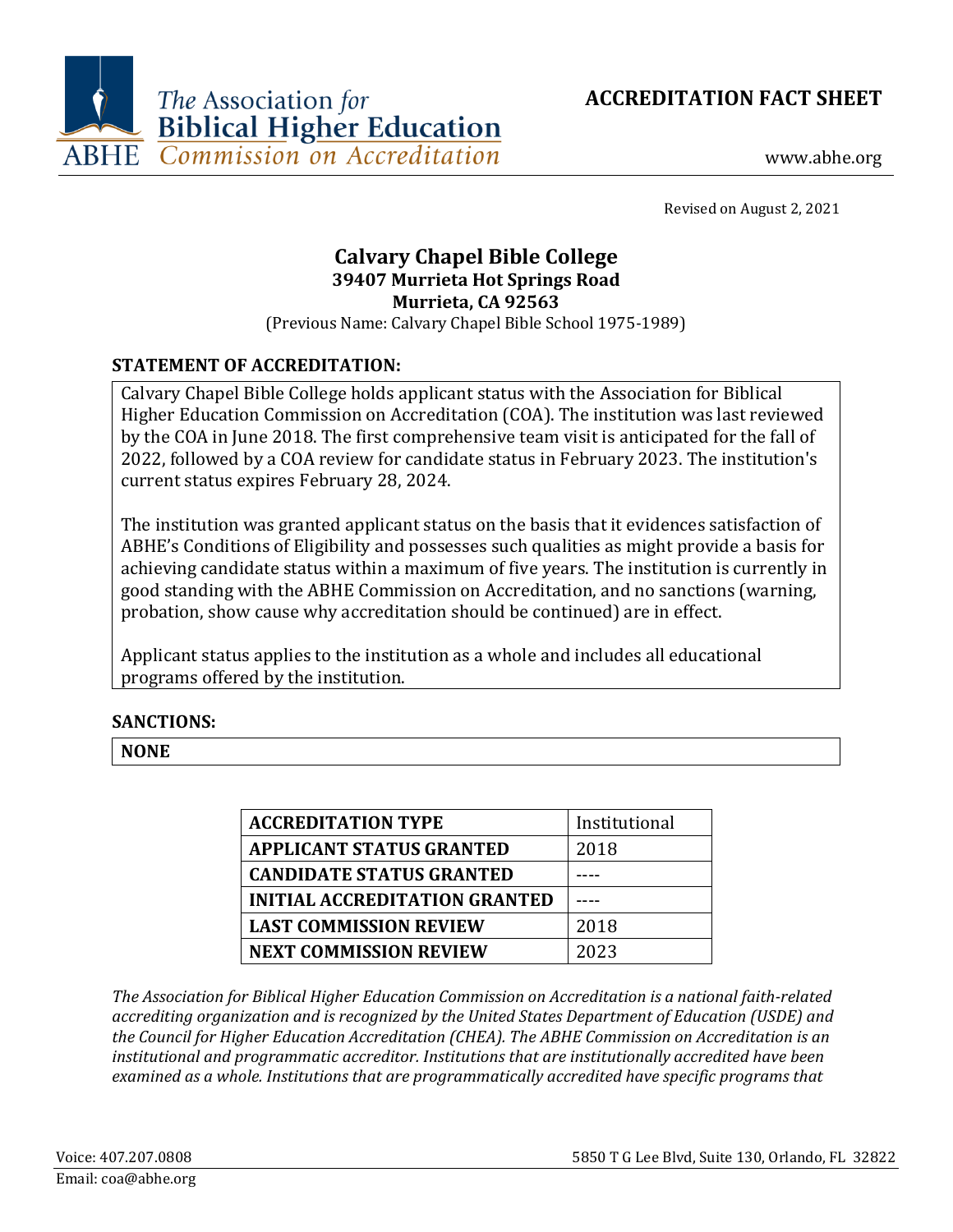*have been reviewed in light of ABHE standards. This statement of accreditation information is the Commission's official statement of an institution's accredited status.*

#### **ACCREDITATION DECISIONS:**

| DATE                                                                                                              | <b>ACTION</b>            |  |
|-------------------------------------------------------------------------------------------------------------------|--------------------------|--|
| June 2018                                                                                                         | Granted applicant status |  |
| Includes the following: annlicant status, candidate status, initial accreditation, reaffirmation of accreditation |                          |  |

*Includes the following: applicant status, candidate status, initial accreditation, reaffirmation of accreditation, sanction, substantive change approval - last 5 years. Please see the "Policy on Communication of Accreditation Decisions" in the COA Manual.*

#### **APPROVED DELIVERY METHODS:**

| TYPE:                             | <b>APPROVAL:</b>                                        |
|-----------------------------------|---------------------------------------------------------|
| Distance Education (online)       | The institution is authorized to offer up to 100% of an |
|                                   | academic program via distance education (online).       |
| <b>Correspondence Education</b>   | The institution is authorized to offer up to 49% of an  |
|                                   | academic program via correspondence education.          |
| <b>Competency-Based Education</b> | The institution is authorized to offer up to 49% of an  |
|                                   | academic program via competency-based education by      |
|                                   | the course/credit approach or direct assessment.        |

*Please see the "Policy on Alternative Academic Patterns" in the COA Manual.*

### **APPROVED OFF-CAMPUS LOCATIONS:**

| <b>TYPE</b>                                                                                                            | <b>ADDRESS</b>                                          |  |
|------------------------------------------------------------------------------------------------------------------------|---------------------------------------------------------|--|
| <b>Additional Location</b>                                                                                             | 3000 W. MacArthur Blvd., Suite 209, Santa Ana, CA 92704 |  |
| A <b>branch campus</b> is an additional location of an institution that is geographically apart and independent of the |                                                         |  |
| main campus of the institution and (1) is permanent in nature; (2) offers courses in educational programs              |                                                         |  |

*leading to a degree, certificate, or other recognized educational credential;(3) has its own faculty and administrative or supervisory organization; and (4) has its own budgetary and hiring authority. An additional location is a facility that is geographically apart from the main campus of the institution and at which the institution offers at least 50% of a program through classroom courses, hybrid courses, or a combination of both. An additional location may qualify as a branch campus and be subject to requirements pertaining to branch campuses. An extension site is an off-campus location where less than 50% of a degree program may be earned by classroom courses, hybrid courses, or a combination of both.*

### **APPROVED EDUCATIONAL PROGRAMS:**

| DEGREE/DIPLOMA/CERTIFICATE                  | PROGRAM (MAJOR/CONCENTRATION)  |
|---------------------------------------------|--------------------------------|
| Diploma in Biblical Studies                 | Bible                          |
| Associate of Biblical Studies               | Bible/General Education        |
| <b>Bachelor of Biblical Studies</b>         | <b>Bible/General Education</b> |
| Bachelor of Biblical Studies and Leadership |                                |

*A program is a primary focused area of study in an academic degree or certificate usually comprised of 24 or more credit hours in a single discipline or subject area (typically called a major in undergraduate programs or a concentration in graduate programs). Programs must be approved by the COA in accordance with the Policy on Substantive Change. Institutions are authorized to offer certificates or subprograms of less than 24 credit hours without special permission from the Commission on Accreditation. Such programs are not recorded on the Accreditation Fact Sheet.*